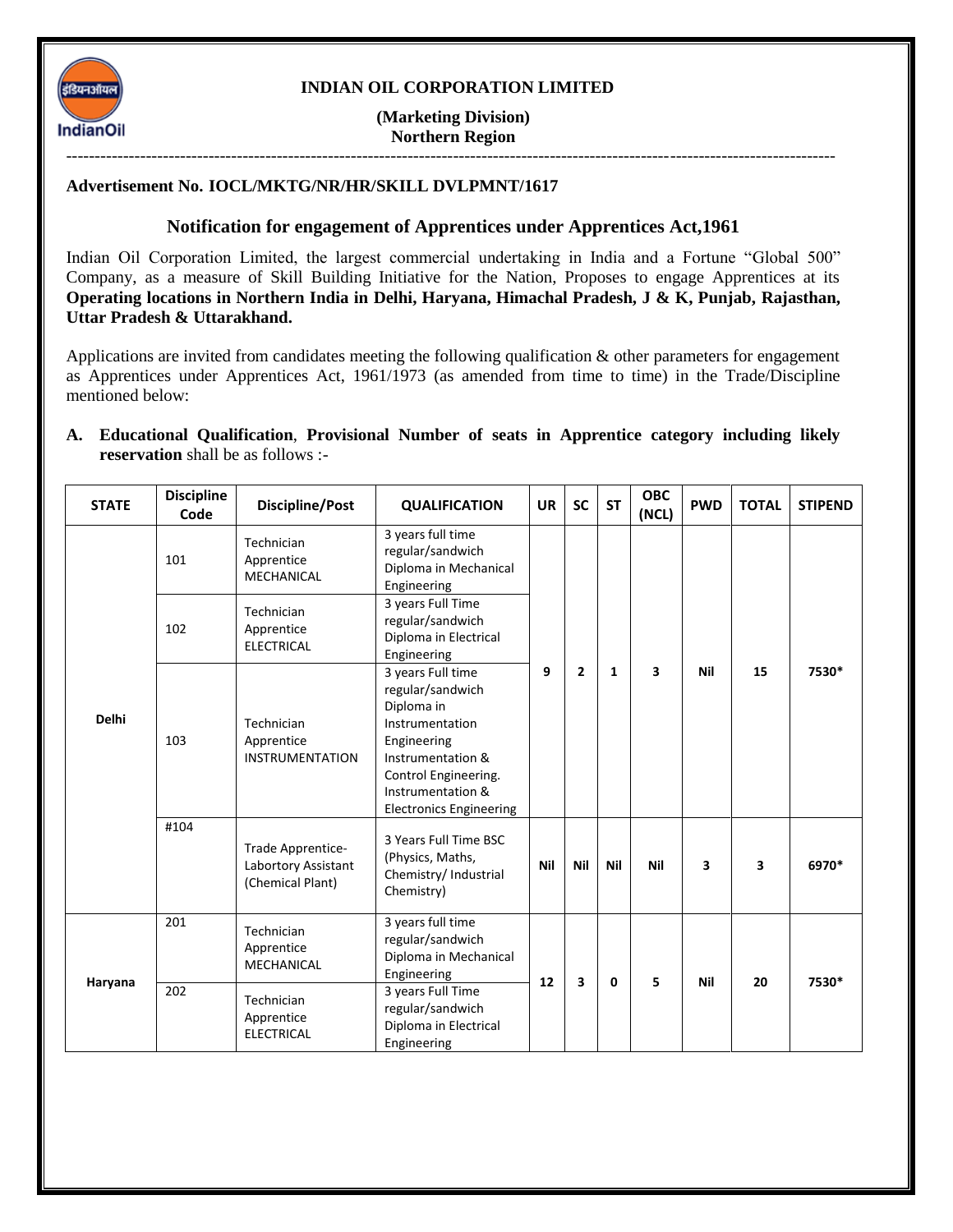|                | 203 |                                               | 3 years Full time              |    |              |   |              |     |    |       |
|----------------|-----|-----------------------------------------------|--------------------------------|----|--------------|---|--------------|-----|----|-------|
|                |     |                                               | regular/sandwich               |    |              |   |              |     |    |       |
|                |     |                                               | Diploma in                     |    |              |   |              |     |    |       |
|                |     | Technician                                    | Instrumentation                |    |              |   |              |     |    |       |
|                |     | Apprentice                                    | Engineering                    |    |              |   |              |     |    |       |
|                |     | <b>INSTRUMENTATION</b>                        | Instrumentation &              |    |              |   |              |     |    |       |
|                |     |                                               | Control Engineering.           |    |              |   |              |     |    |       |
|                |     |                                               | Instrumentation &              |    |              |   |              |     |    |       |
|                |     |                                               | <b>Electronics Engineering</b> |    |              |   |              |     |    |       |
|                | 301 | Technician                                    | 3 years full time              |    |              |   |              |     |    |       |
|                |     |                                               | regular/sandwich               |    | $\mathbf{1}$ |   |              |     |    |       |
|                |     | Apprentice<br>MECHANICAL                      | Diploma in Mechanical          |    |              |   |              |     |    | 7530* |
|                |     |                                               | Engineering                    |    |              |   |              |     |    |       |
|                | 302 |                                               | 3 years Full Time              |    |              |   | $\mathbf{1}$ |     |    |       |
|                |     | Technician                                    | regular/sandwich               |    |              |   |              |     | 5  |       |
|                |     | Apprentice                                    | Diploma in Electrical          |    |              |   |              | Nil |    |       |
|                |     | <b>ELECTRICAL</b>                             | Engineering                    |    |              | 0 |              |     |    |       |
| Himachal       | 303 |                                               | 3 years Full time              | 3  |              |   |              |     |    |       |
| <b>Pradesh</b> |     |                                               | regular/sandwich               |    |              |   |              |     |    |       |
|                |     |                                               | Diploma in                     |    |              |   |              |     |    |       |
|                |     | Technician                                    | Instrumentation                |    |              |   |              |     |    |       |
|                |     | Apprentice                                    | Engineering                    |    |              |   |              |     |    |       |
|                |     | <b>INSTRUMENTATION</b>                        | Instrumentation &              |    |              |   |              |     |    |       |
|                |     |                                               | Control Engineering.           |    |              |   |              |     |    |       |
|                |     |                                               | Instrumentation &              |    |              |   |              |     |    |       |
|                |     |                                               | <b>Electronics Engineering</b> |    |              |   |              |     |    |       |
|                | 401 |                                               | 3 years full time              |    |              |   |              |     |    |       |
|                |     | Technician                                    | regular/sandwich               |    |              |   |              |     |    |       |
|                |     | Apprentice<br>MECHANICAL                      | Diploma in Mechanical          |    |              |   |              |     |    |       |
|                |     |                                               | Engineering                    |    |              |   |              |     |    |       |
|                | 402 | Technician<br>Apprentice<br><b>ELECTRICAL</b> | 3 years Full Time              |    |              |   |              |     |    |       |
|                |     |                                               | regular/sandwich               |    |              |   |              |     |    |       |
|                |     |                                               | Diploma in Electrical          |    |              |   |              |     |    |       |
|                |     |                                               | Engineering                    |    |              |   |              |     |    |       |
| Jammu &        | 403 |                                               | 3 years Full time              | 4  | 0            | 0 | $\mathbf{1}$ | Nil | 5  | 7530* |
| <b>Kashmir</b> |     |                                               | regular/sandwich               |    |              |   |              |     |    |       |
|                |     |                                               | Diploma in                     |    |              |   |              |     |    |       |
|                |     | Technician                                    | Instrumentation                |    |              |   |              |     |    |       |
|                |     | Apprentice                                    | Engineering                    |    |              |   |              |     |    |       |
|                |     | INSTRUMENTATION                               | Instrumentation &              |    |              |   |              |     |    |       |
|                |     |                                               | Control Engineering.           |    |              |   |              |     |    |       |
|                |     |                                               | Instrumentation &              |    |              |   |              |     |    |       |
|                |     |                                               | <b>Electronics Engineering</b> |    |              |   |              |     |    |       |
|                | 501 |                                               | 3 years full time              |    |              |   |              |     |    |       |
| Punjab         |     | Technician                                    | regular/sandwich               |    |              |   |              |     |    |       |
|                |     | Apprentice                                    | Diploma in Mechanical          |    |              |   |              |     |    |       |
|                |     | MECHANICAL                                    | Engineering                    |    |              |   |              |     |    |       |
|                | 502 |                                               | 3 years Full Time              |    |              |   |              |     |    |       |
|                |     | Technician                                    | regular/sandwich               |    |              |   |              |     |    |       |
|                |     | Apprentice                                    |                                |    |              |   |              |     |    |       |
|                |     | <b>ELECTRICAL</b>                             | Diploma in Electrical          |    |              |   | 4            | Nil | 20 |       |
|                |     |                                               | Engineering                    | 11 | 5            | 0 |              |     |    |       |
|                | 503 |                                               | 3 years Full time              |    |              |   |              |     |    | 7530* |
|                |     |                                               | regular/sandwich               |    |              |   |              |     |    |       |
|                |     |                                               | Diploma in                     |    |              |   |              |     |    |       |
|                |     | Technician                                    | Instrumentation                |    |              |   |              |     |    |       |
|                |     | Apprentice                                    | Engineering                    |    |              |   |              |     |    |       |
|                |     | <b>INSTRUMENTATION</b>                        | Instrumentation &              |    |              |   |              |     |    |       |
|                |     |                                               | Control Engineering.           |    |              |   |              |     |    |       |
|                |     |                                               | Instrumentation &              |    |              |   |              |     |    |       |
|                |     |                                               | <b>Electronics Engineering</b> |    |              |   |              |     |    |       |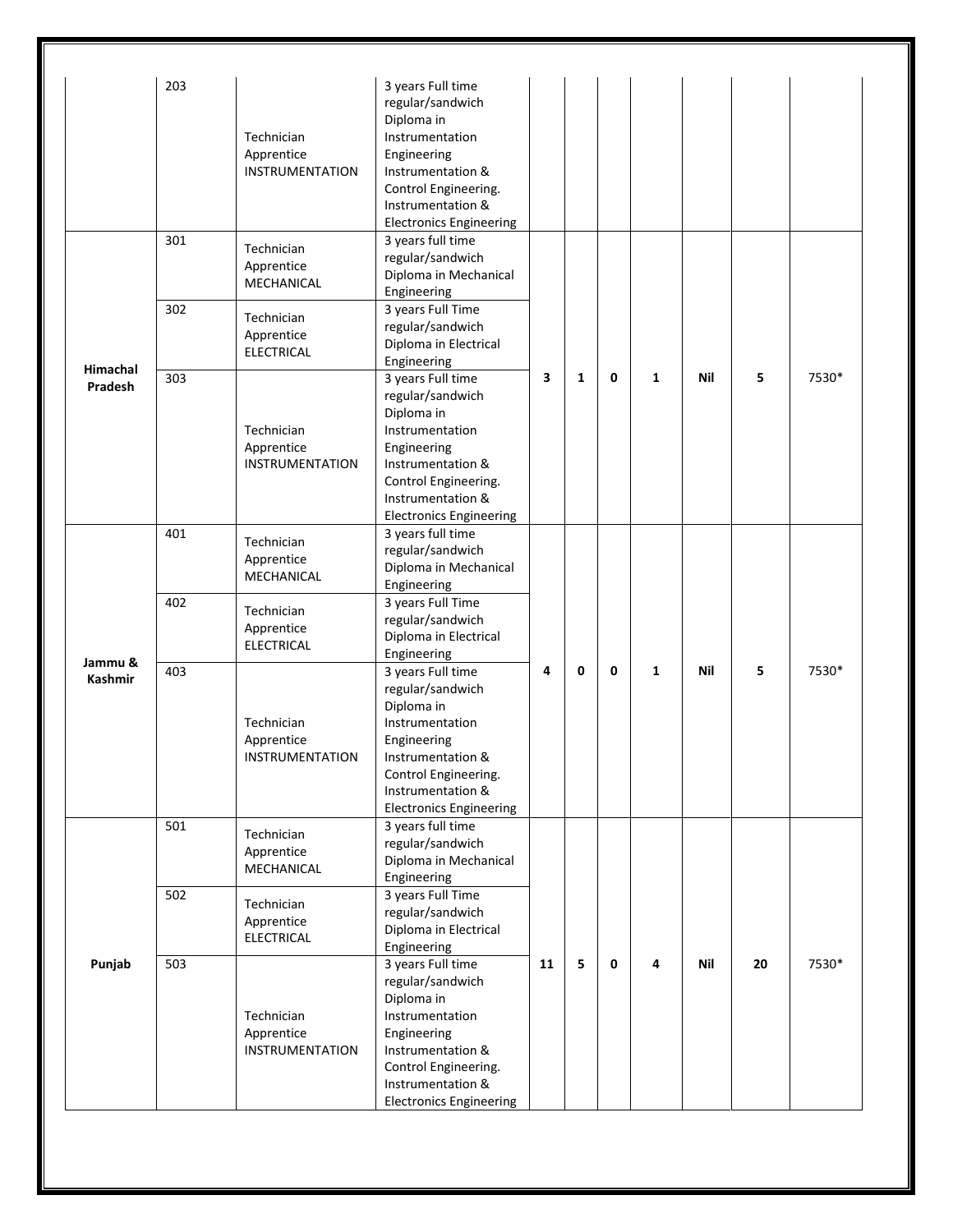|                                      | 601                               | Technician<br>Apprentice<br>MECHANICAL             | 3 years full time<br>regular/sandwich<br>Diploma in Mechanical<br>Engineering                                                                                                                 |         |        |        |    |            |          |       |
|--------------------------------------|-----------------------------------|----------------------------------------------------|-----------------------------------------------------------------------------------------------------------------------------------------------------------------------------------------------|---------|--------|--------|----|------------|----------|-------|
| Rajasthan<br><b>Uttar</b><br>Pradesh | 602                               | Technician<br>Apprentice<br><b>ELECTRICAL</b>      | 3 years Full Time<br>regular/sandwich<br>Diploma in Electrical<br>Engineering                                                                                                                 | 6<br>24 | 1<br>9 | 1<br>0 | 2  | Nil<br>Nil | 10<br>45 | 7530* |
|                                      | 603                               | Technician<br>Apprentice<br><b>INSTRUMENTATION</b> | 3 years Full time<br>regular/sandwich<br>Diploma in<br>Instrumentation<br>Engineering<br>Instrumentation &<br>Control Engineering.<br>Instrumentation &<br><b>Electronics Engineering</b>     |         |        |        |    |            |          |       |
|                                      | 701                               | Technician<br>Apprentice<br>MECHANICAL             | 3 years full time<br>regular/sandwich<br>Diploma in Mechanical<br>Engineering                                                                                                                 |         |        |        |    |            |          |       |
|                                      | 702                               | Technician<br>Apprentice<br><b>ELECTRICAL</b>      | 3 years Full Time<br>regular/sandwich<br>Diploma in Electrical<br>Engineering                                                                                                                 |         |        |        |    |            |          |       |
|                                      | 703                               | Technician<br>Apprentice<br><b>INSTRUMENTATION</b> | 3 years Full time<br>regular/sandwich<br>Diploma in<br>Instrumentation<br>Engineering<br>Instrumentation &<br>Control Engineering.<br>Instrumentation &<br><b>Electronics Engineering</b>     |         |        |        | 12 |            |          | 7530* |
| <b>Uttarakhand</b>                   | 801                               | Technician<br>Apprentice<br>MECHANICAL             | 3 years full time<br>regular/sandwich<br>Diploma in Mechanical<br>Engineering                                                                                                                 | 5       | 0      | 0      | 0  | Nil        | 5        |       |
|                                      | 802                               | Technician<br>Apprentice<br><b>ELECTRICAL</b>      | 3 years Full Time<br>regular/sandwich<br>Diploma in Electrical<br>Engineering                                                                                                                 |         |        |        |    |            |          |       |
|                                      | 803                               | Technician<br>Apprentice<br><b>INSTRUMENTATION</b> | 3 years Full time<br>regular/sandwich<br>Diploma in<br>Instrumentation<br>Engineering<br>Instrumentation &<br>Control Engineering.<br>Instrumentation &<br><b>Electronics Engineering</b>     |         |        |        |    |            |          | 7530* |
| <b>TOTAL</b>                         |                                   |                                                    |                                                                                                                                                                                               | 74      | 21     | 2      | 28 | 3          | 128      |       |
|                                      | location.<br>particular location. |                                                    | NOTE: * Based on 90% of the semiskilled wages of State or Central whichever is higher for that<br>*Consolidated stipend is subject to the periodic revision in minimum wages as applicable to |         |        |        |    |            |          |       |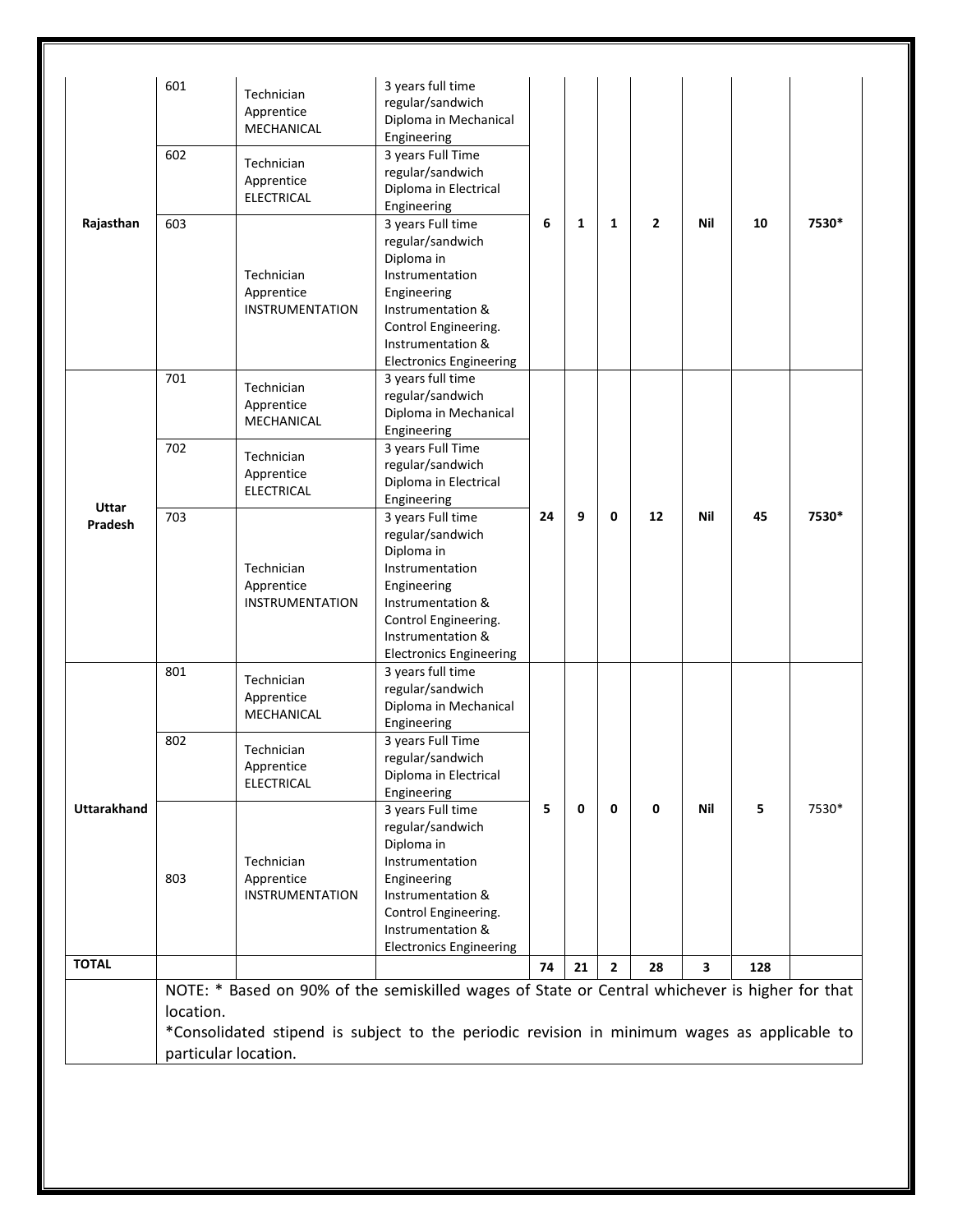For Trade/Discipline Electrical and Mechanical, applicants with qualifications in Core branches only shall be considered.

Reservation will be applicable as per the prescribed percentage for recruitment applicable to the state where Apprentices are engaged

#Reservation for Persons with Disability will be as follows:

• Trade Apprentices – B.Sc., Disc Code 104, OH- One arm affected or one leg affected or HH (Partially deaf) {for laboratory assistant}

### **Note:**

- 1. The qualification prescribed shall be from a recognized University/Institute **as full time, regular/ sandwich/diploma course (Incase of Trade apprentice full time regular course only)** or in Technician disciplines(Chemical, Mechanical & Instrumentation) with minimum 50% marks in aggregate for General & OBC candidates and 45% marks in aggregate in case of SC/ST/PWD candidates against reserved positions.
- 2. The candidates should **NOT** have undergone Apprenticeship earlier or pursuing Apprenticeship Training as per the Apprentices Act, 1961/1973 as amended from time to time.
- 3. Candidates, who have training or job experience for a period of one year or more after acquiring the prescribed qualifications, shall **NOT** be eligible for being engaged as Technician Apprentice.
- 4. The applicant for the position of Technician Apprentices should **NOT** have completed three years after passing of the qualifying examination as on **01.12.2016.**

**In case the date of Declaration of result is not mentioned in the Mark Sheet, the candidate must submit a certificate mentioning the date of publication of result from the Principal of the Polytechnic / College / Institute from where the candidate pursued his Diploma / Degree course, along with his application form.**

### **It may be noted that in the event it is found that information given by the candidate is false, the candidature for apprentice will be summarily rejected.**

- **B. Age:** Minimum 18 years and maximum 24 years ( Relaxable by 5 years for SC/ST,i.e. upto max of 29 years, 3 years for OBC i.e. upto max of 27 years, for the posts reserved for them). Candidates belonging to PWD categories shall be given age relaxation upto 10 years (upto 15 years for SC/ST and upto 13 years for OBC (Non-Creamy Layer) Candidates).The cut off date for reckoning the age shall be 01.12.2016.
- **C. Period of Apprenticeship Training:**: 12 Months for Technician Apprentice in Mechanical, Electrical and Instrumentation and 18 months for Trade Apprentice-Laboratory Assistant(Chemical Plant). The service conditions of the apprentices so selected would be governed by The Apprentice Act 1961 as amended from time to time.

# **D. Selection Methodology:**

- i. Selection process would consist of two stages i.e written test & personal interview. The written test will be of two hours duration & would comprise of objective type of questions on the relevant discipline, general awareness/reasoning and logical ability. Each question would carry one mark and there shall be no negative marking.
- ii. Candidates securing minimum qualifying marks and in the order of merit will be called to attend Personal Interview in the ratio of 1:3.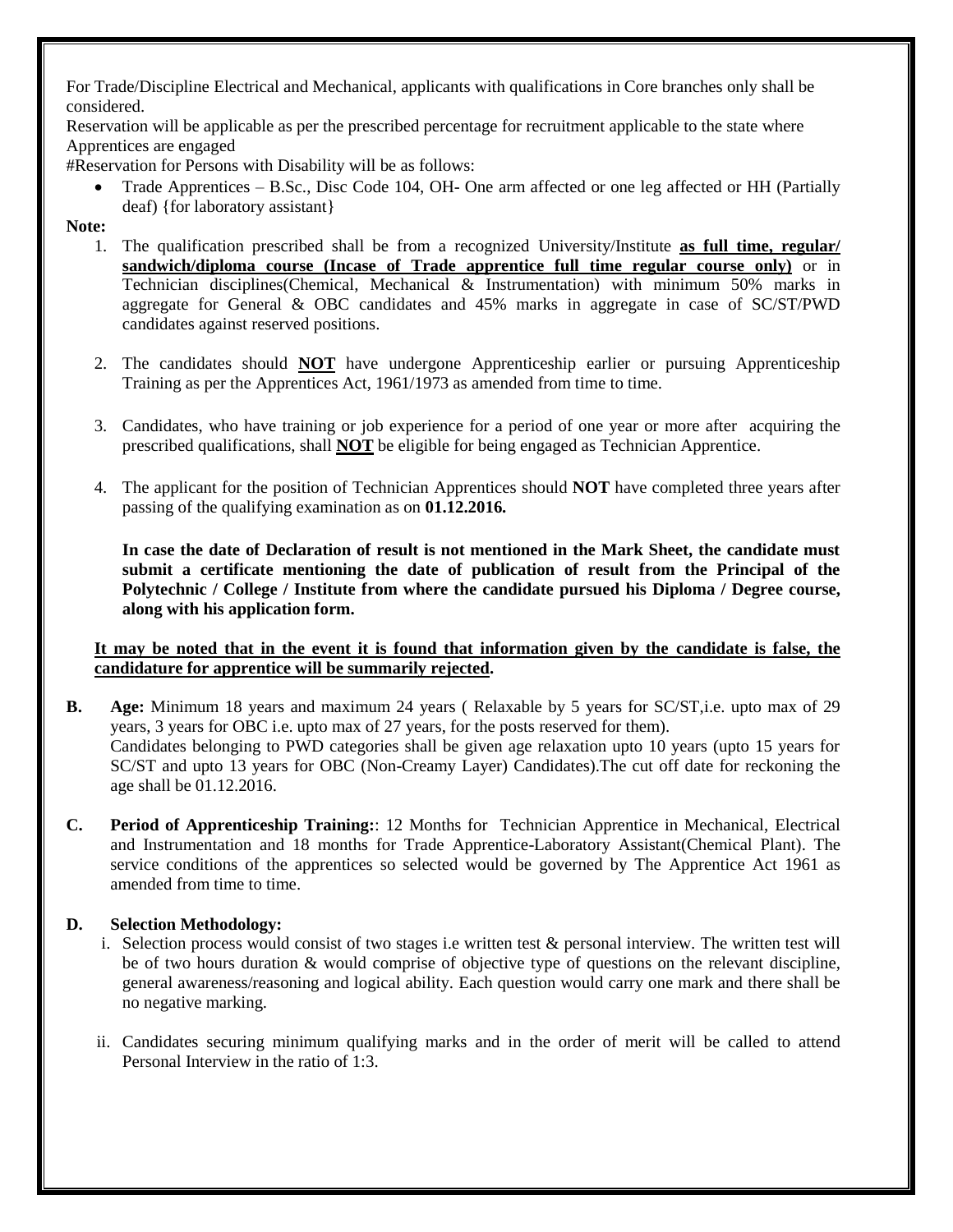- iii. Obtaining minimum qualifying marks in the written test does not confer any right or claim by the candidate for being shortlisted for Personal Interview or the final selection, as the same is related to number of positions, relative performance in respective categories.
- iv. The written test and interview would carry a weightage of 85 % and 15 % respectively.
- v. Final selection will be based on aggregate of Written Test and Personal Interview marks. Candidates, in the order of merit will be offered the apprenticeship.
- vi. The candidates will have to qualify successfully through each stage of the selection process i.e. Written Test and Personal Interview (Minimum 40%, relaxable by 5% for candidates from SC/ST/PWD Categories against reserved positions) and Pre-engagement medical fitness for being adjudged suitable for engagement.
- vii. Candidates are advised to ensure that they are medically fit as per IndianOil"s pre-employment medical standard. Candidates are advised to go through the "Guidelines and Criteria for Physical Fitness for Preemployment medical Examination" before they commence the application process. The guidelines are available in the following link: **https://www.iocl.com/PeopleCareers/Careers.aspx**

# **E. Concessions / Relaxation:**

- **i.** SC/ST/PWD candidates appearing for written test / interview will be reimbursed single second class railway fare from the nearest railway station of the mailing address to the place of test/interview and back by the shortest route on production of ticket and proof of relevant certificate (caste/disability certificate) provided the distance is not less than 30 KMs. The reimbursement will be made through banking mode only and hence the candidate is required to have savings bank account and need to inform the bank account number.
- **ii.** SC/ST/OBC (NCL-non-creamy layer) candidates applying for Unreserved (UR) seat shall be considered subject to their fulfilling the standards, qualification criteria as applicable to candidates belonging to general category.

# **F. General Instructions:**

# i. **The Corporation shall have no obligation to offer regular employment to Apprentices.**

- ii. Candidates are advised to carefully read the full advertisement for details of educational qualification and other eligibility criteria on **www.iocl.com**. Candidates can apply online from 29.12.2016 to 12.01.2017 at our website **[www.iocrefrecruit.in](http://www.iocrefrecruit.in/)**
- iii. While the tentative dates for written test and interview have been notified, the exact date of written test/ interview shall be communicated separately. Any corrigendum/addendum etc. or updates with regard to this advertisement shall be made available on our website **www.iocl.com only**. Candidates are thus advised to periodically visit our above website as all future correspondence and latest information with regards to written test/interview shall be only on our website and/ or the email provided by the candidate during application process.
- iv. All the candidates are advised to keep the printout of the online application form for reference as candidates are required to quote their application no. and date of birth for downloading call letters from website www.ioclrefrecruit.in.
- v. Candidates are required to bring one ID proof in ORIGINAL anyone from among Aadhar Card/PAN Card/Voter ID Card/Driving License/Passport – along with Admit Card at the time of Written Test. Candidates without Admit Card and proof of ID as stated herewith will not be allowed to take the Test.
- vi. **Cut Off date:** The candidate must possess the prescribed qualification, age etc. as on **01.12.2016.**
- vii. Candidates registered with Local/ State Employment Exchange (s)/Vocational Rehabilitation Centre for Person with Disability (PWD) and meeting the prescribed eligibility criteria, are required to **apply Online, failing which their candidature will not be considered**.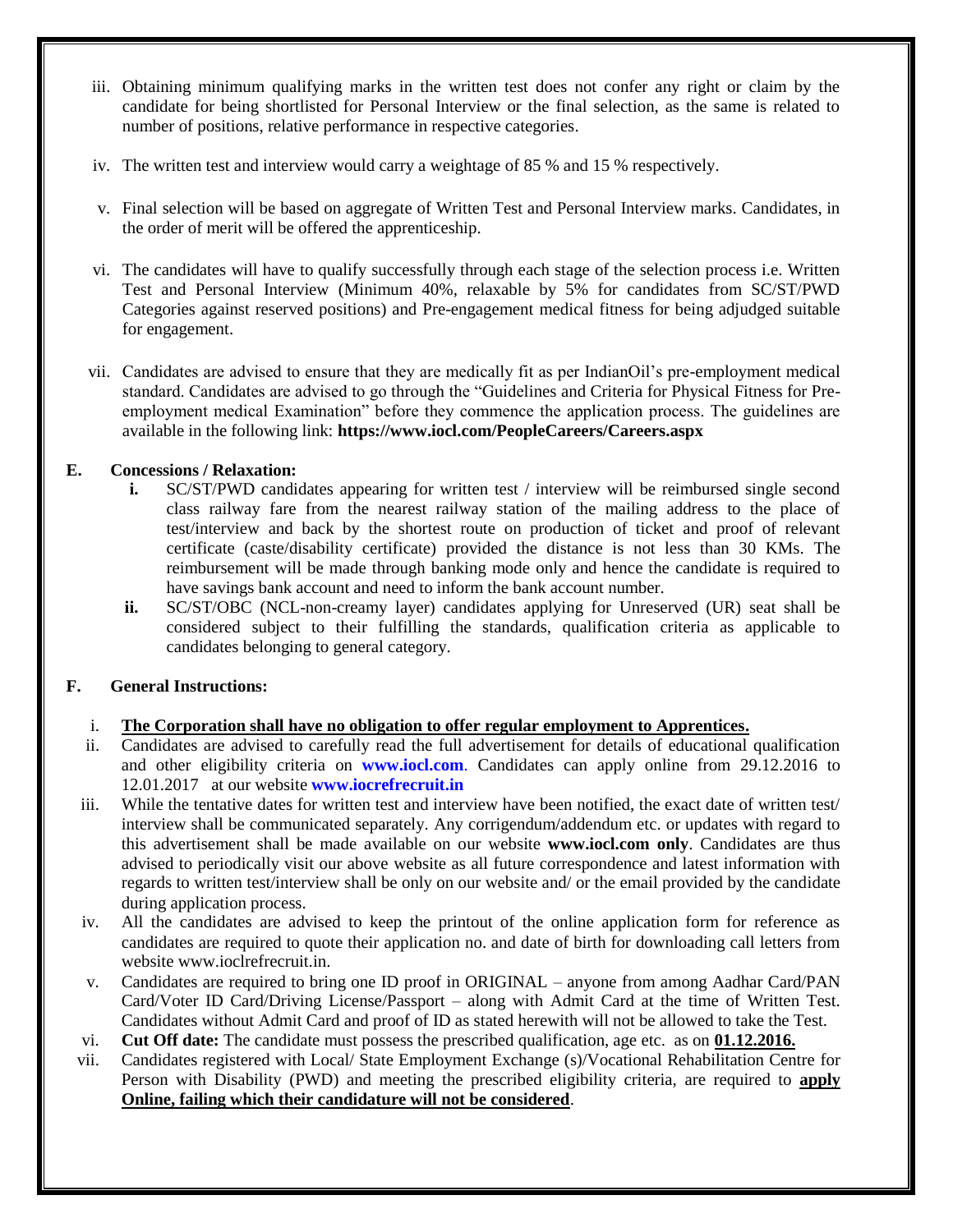- viii. Latest Caste certificate is to be produced by reserved category candidates in the Performa prescribed by the Govt. and issued by Competent Authority only.
- ix. PWD candidates are not eligible for engagement under Technician apprentices. PWD candidates with less than 40% of permanent disability are NOT eligible. The PWD candidates are required to submit a Disability Certificate issued by Competent Authority as per the Persons with Disabilities (equal Opportunities, Protection of Rights and Full Participation) Amended Rules, 2009, failing which their candidature as PWD candidates will not be considered. Persons with Disabilities [OH and HH] must be capable of performing the task assigned to them / take instructions using suitable aids and appliances.
- x. For claiming the benefit of OBC category, the candidate should submit a latest caste certificate in the proforma prescribed by Govt. of India, which would, among others, specifically mention that the candidate does not belong to the persons/sections (creamy layer) as mentioned in column 3 of the schedule to the Department of Personnel & Training, Government of India OM No. 36012/22/93- Estt.(SCT) dated 08.09.1993. Candidates belonging to OBC category but falling in creamy layer are not entitled to OBC reservation benefits. Accordingly such candidates may choose to apply for the positions provided they meet the age criteria applicable to UR (Unreserved) candidates and indicate their category as "UR". Indian Oil Corporation Ltd. being a Central Public Sector Undertaking, only those communities that are mentioned in the common list of OBC approved by Central Government shall be treated as OBC for the purpose of reservation.
- xi. Candidates have to apply for **ANY ONE DISCIPLINE ONLY**. Candidates applying for more than one discipline will not be considered and their applications will be summarily rejected.
- xii. Candidates with qualification acquired through Distance Learning Mode or Part Time Mode or Correspondence Mode shall not be considered.
- xiii. Wherever CGPA/OGPA or Letter Grade is awarded in the Diploma/ Degree examination, its equivalent aggregate percentage of marks must be indicated in the Online Application Form as per the norms adopted by University/ Institute.
- xiv. Candidates possessing higher professional qualifications such as BE/BTech or equivalent, MBA or equivalent or MCA shall NOT be considered. Suppression of information regarding **possession or pursuing** higher qualification shall render a candidate ineligible for consideration at any stage of selection & termination any time during engagement, if engaged.
- **xv. The candidature of the applicant would be provisional and subject to subsequent verification of certificates/testimonials. In case it is detected at any stage of engagement or thereafter, that a candidate does not fulfil the eligibility norms and/or that he/she has furnished any incorrect/doctored/false, information/certificate/documents or has suppressed any material fact(s), his/her candidature will stand cancelled. If any of these shortcomings is/are detected even after engagement, his/her engagement is liable to be terminated.**
- xvi. Engagement of selected candidates is subject to his/her being declared medically fit as per the requirement of the Corporation. All such engagement will also be subject to all relevant Rules/policies/guidelines of the Corporation.
- xvii. The decision of Management will be final and binding on all candidates on all matters relating to eligibility, acceptance or rejection of the applications, mode of selection, cancellation of the selection process either in part or full, etc. No correspondence will be entertained in this regard. Filling up of the seats is solely at the discretion of the management based on suitability of candidates and no claim will arise for engagement, if some of these seats are not filled due to unsuitability / insufficient number of candidates.
- xviii. Applications/Registration which are incomplete or not fulfilling the eligibility criteria shall not be considered "Eligible" and treated as "Rejected". Canvassing of any kind shall disqualify the candidate.
- xix. Mere selection in written examination or interview or empanelment after the selection process shall not confer any right of engagement to the applicants.
- xx. The service terms and conditions of the apprentices shall be governed by The Apprentices Act, 1961.
- xxi. Any resultant dispute arising out of this advertisement shall be subject to the sole jurisdiction of the Courts situated at New Delhi.